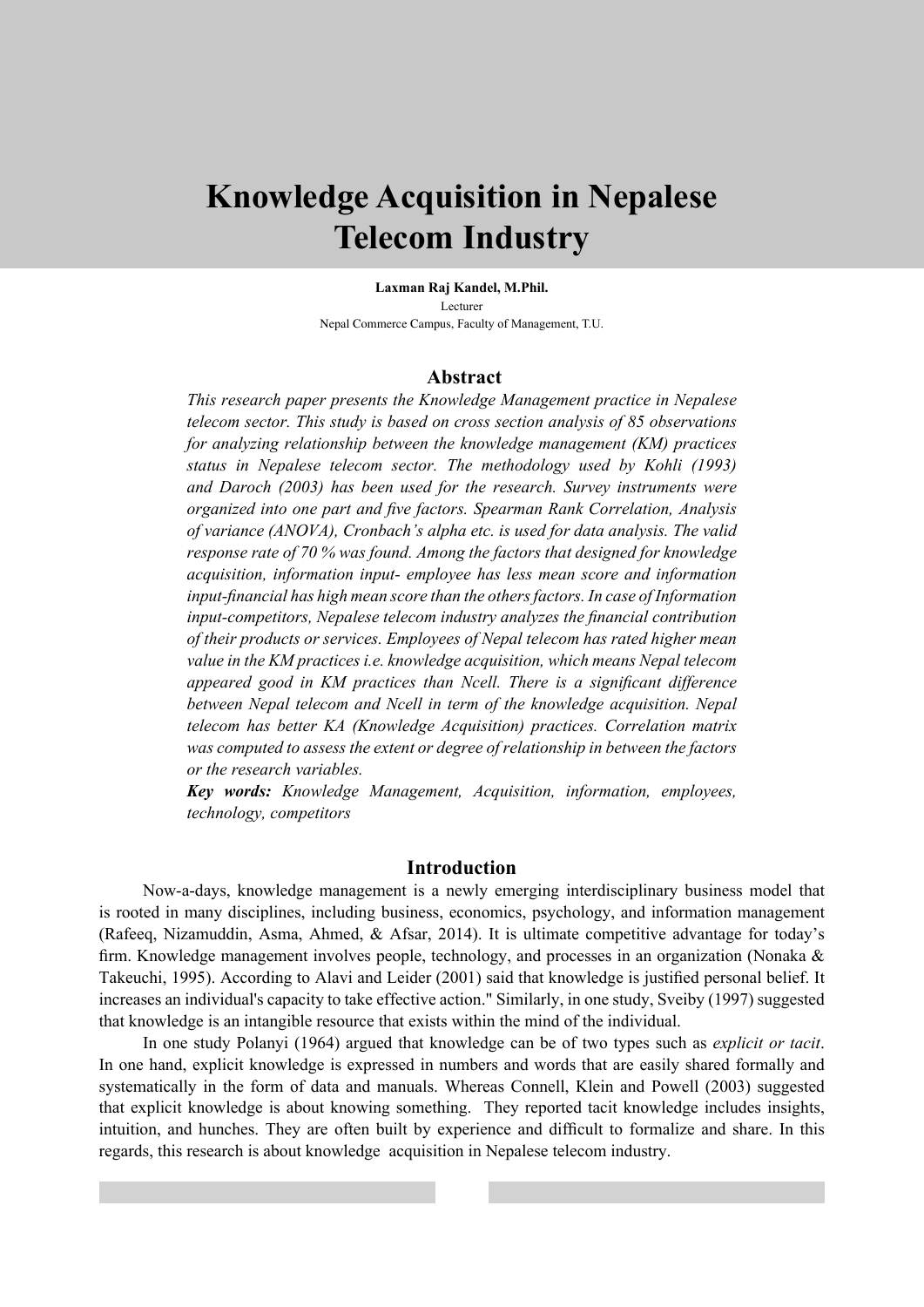#### **Statement of the Problem**

The knowledge management is implemented in public sector organizations more for providing services to the public rather than towards gaining financial profit. Consistent with Darroch (2003), knowledge management is presented in three parts: knowledge acquisition, knowledge dissemination and responsiveness to knowledge. On the basis of above discussion, the specific research problems towards which this study is directed are:

- What are the perceptions on the benefits, problems, responsibilities and technological aspects that are entailed in managing the knowledge in Telecom industry?
- What are the relationships between the KM practices in Nepalese Telecom industry?
- What are the disparities in the approaches of KM practices in Nepalese Telecom industry?
- What are the practices of knowledge acquisition in Telecom industry?

## **Research questions**

These research questions are the basis of exploratory research design in the present study.

- What is the nature of KM practices in Nepalese Telecom sector?
- What are the current practices of knowledge acquisition in Nepalese Telecom sectors?
- What are the features of KM practices in Nepalese Telecom industry?
- Is there any significance differences in KM practices among the Telecom of private and government sector?
- What is the relationship between the KM practices in Nepalese Telecom sector?

## **Research Objectives**

- On the basis of above explanation, the major objectives of this study are as follows:
- To study knowledge management practices of Nepalese Telecom industry.
- To obtain comprehensive information on how knowledge is managed in Telecom sector organizations.
- To investigate and examine the relationship of KM practices of Nepalese Telecom sectors.
- To examine the opinions of employees of knowledge management of Nepalese Telecom organizations.

## **Conceptual Framework**

This study examined the role of effective knowledge management of Nepalese Telecom sector in two ways. First, the study examines the perceptions and use of knowledge management in Telecom organizations. Second, this study will be proposed a positive relationship within the components of knowledge acquisitions. Consistent with Darroch (2003), knowledge management is presented in three parts: knowledge acquisition, knowledge dissemination and responsiveness to knowledge. For this research study the knowledge acquisition will considered as an independent variable.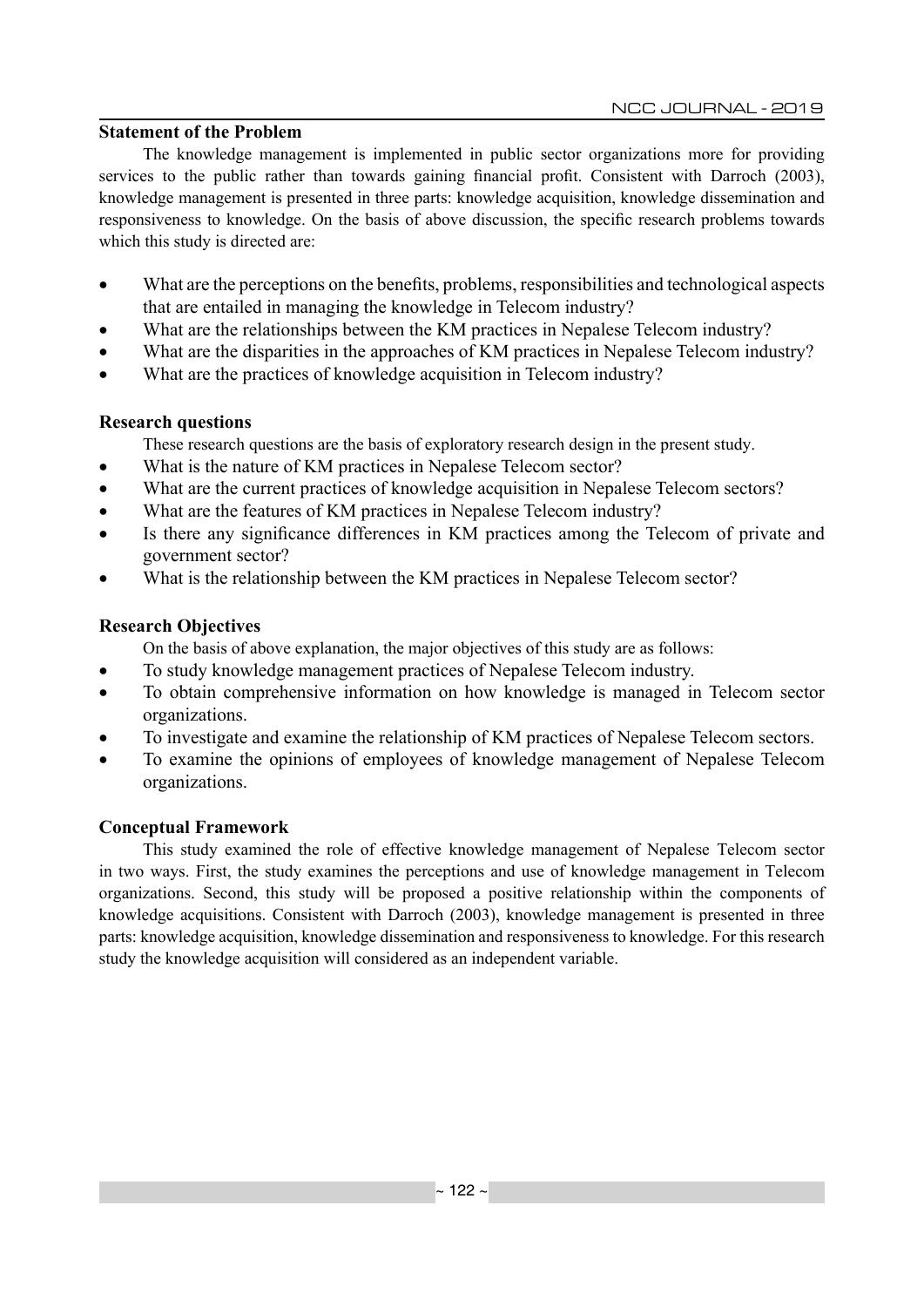

#### **Review of literature**

Now-a-days, knowledge management is paid increasingly more attention in business firms (Chase, 1997). There are different ways of generating and transferring knowledge across different levels (Nonaka & Takeuchi, 1995). As Nonaka (1994) reported that knowledge management is the process of capturing a firm's knowledge and using it to foster innovation through a spiral of organizational learning of the firm.

Syed-Ikhsan and Rowland (2004) investigated and examined the availability of a knowledge management strategy in an empirical study in a public organization in Malaysia. They argued that perceptions on the benefits, problems, responsibilities and technological aspects that are entailed in managing knowledge in organizations. In another study, Liebowitz and Beckman (1998) investigated how knowledge management could build and nurture a knowledge sharing culture in a firm. Liebowitz and Beckman (1998) also found that knowledge sharing in government possesses some unique challenges in organizations. They discovered that government agencies are typically hierarchical and bureaucratic organizations that make difficult to share knowledge.

Wiig (2000) also made a comprehensive study on knowledge management in public administration. Wigg investigated how knowledge management could play important roles in public administration particularly in four main areas, which were (Wigg, 20002, p. 224). Al-Athari and Zairi (2001) have carried out another research project on knowledge management in both private and public sector organizations. Their study examined the actual situation on the availability of knowledge management systems (KMS) in 77 Kuwaiti organizations.

Liebowitz and Beckman (1998) have also conducted another study on knowledge management issues in public sector organizations. In their study, they investigated how knowledge management could build and nurture a knowledge sharing culture in an organization. In order to rate how well an organization is performing knowledge sharing activities. In a study, Liebowitz and Beckman (1998) found that the organization has a relatively better knowledge management environment and communication flows, but has poor organization facilitation and measurement.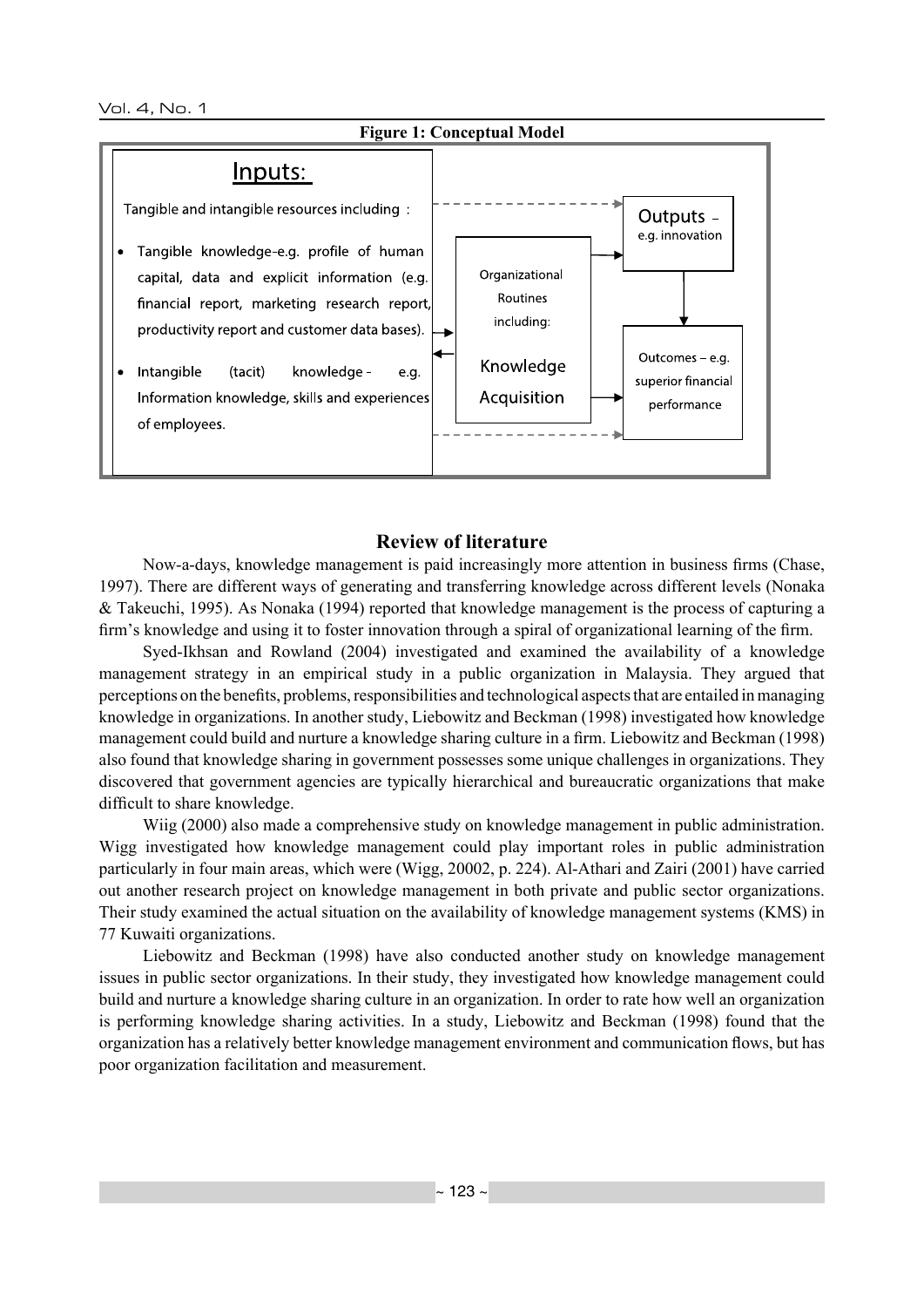| <b>Km</b> Practices                       | Empirical study             | Results            |
|-------------------------------------------|-----------------------------|--------------------|
| <b>Knowledge Acquisition</b>              |                             |                    |
| Acquiring market knowledge                | Cooper (1979) and LI(1998)  | Positive           |
| Acquiring knowledge from employees.       | Lynn et al. (2000) and Tang | Positive, Positive |
| Acquiring firms as a source of new ideas. | (1999), Capon et al. (1992) | Not significant.   |
|                                           | Capon et al. (1992)         |                    |

Table 1 List of some important Researches done in the KM practices in public and private organization

## **Research Methodology**

#### **Research Design**

This research is basically analytical and descriptive in nature which was undertaken by following the descriptive cum survey design to investigate and examine the availability of knowledge management practices in the telecom sectors organization of Nepal.

Numbers of literature were reviewed to identify the knowledge management practices. Survey data were collected from the multiple employees of respondent by using the structured set of questionnaire. The instrument is based on the Kohli-Jaworski market-orientation instrument (Kohli et al., 1993) that was developed to measure a firm's ability to acquire, disseminate and use market information.

## **Population and Sample Size**

For this study all the telecom sector organizations including public and private, were considered as population and two organizations i.e. Nepal Telecom (Public) and Ncell (Private) were selected for sampling. This study was based on cross section analysis of 85 observations for analyzing relationship between the knowledge management (KM) practices status in Nepalese telecom sector.

## **Nature and Sources of Data**

Basically primary data were used for the study and they were collected mainly from questionnaires. The respondents' job title included: General manager/director/CEO, assistant director, assistant manager, engineer, information system officer, assistant administration officer, technical officer, assistant information officer, legal officer, accountant and internal auditor.

## **Method Analysis**

This current study more or less followed the methodology used by Kohli (1993) and Daroch (2003). In this study sample organizations were categorized into two groups according to private and public sector. The survey instruments were organized into one parts and sixteen factors (i) Knowledge acquisition.

**Knowledge Management Practices and Measures:** one observable components i.e. Knowledge Acquisition of the KM practices have been used to obtain the characteristics of KM practices. The characteristics of KM practices the knowledge acquisition is as follows:

• **Knowledge Acquisition:-** this is the constructed measure knowledge acquisition which is an index, based on five knowledge acquisition related questions from the employee survey (Information input- customer, competitors, financial, employee and technology).

## *Distribution of Organization and respondents*

Following table shows the frequency distribution of the respondents for the type of organizations.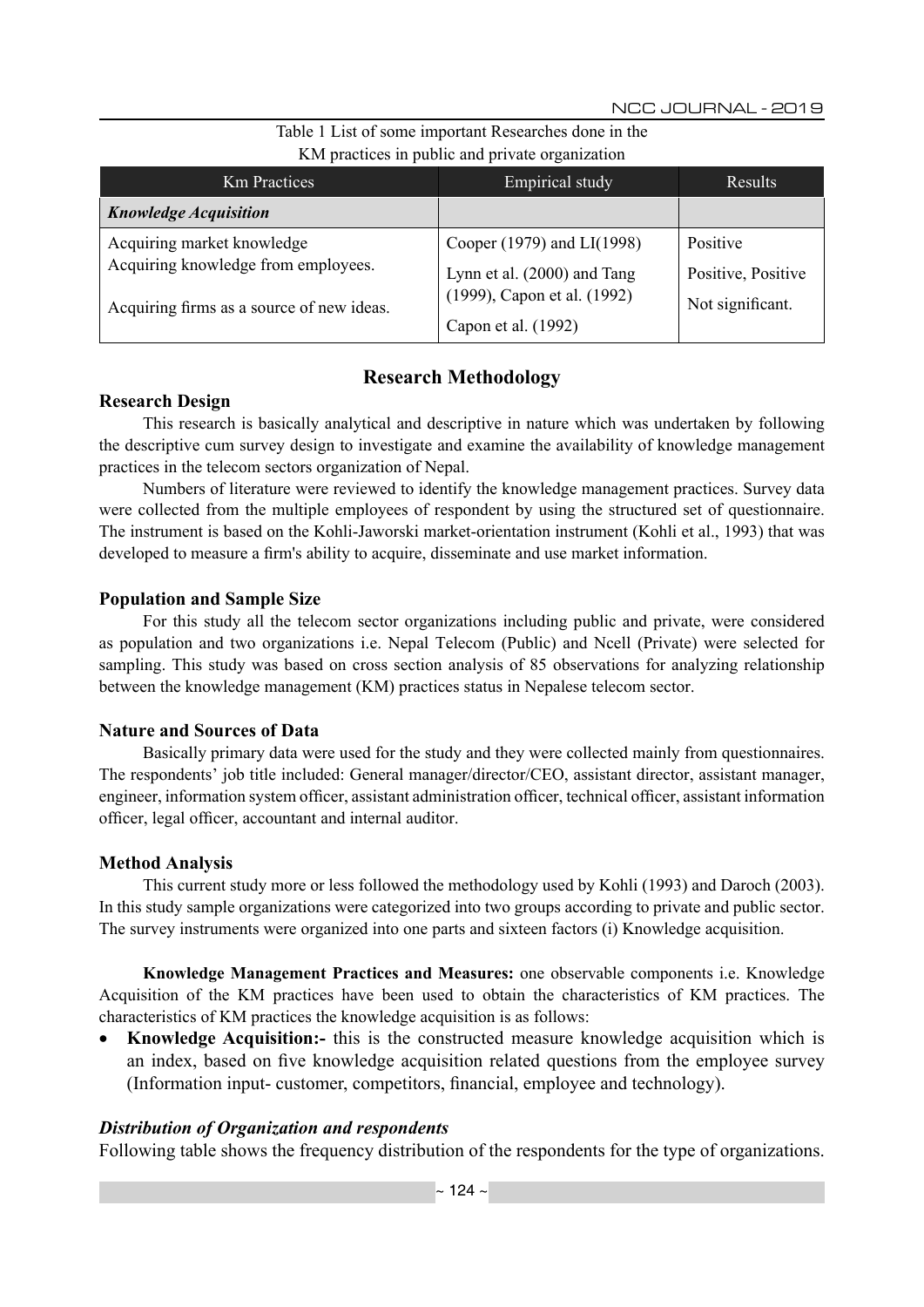Vol. 4, No. 1

| Table 2 Frequency table of Respondents from NTC (Public) and NCELL (Private) |           |                |                |                    |  |  |  |
|------------------------------------------------------------------------------|-----------|----------------|----------------|--------------------|--|--|--|
| Telecom industry                                                             | Frequency | Percent        | Valid Percent  | Cumulative percent |  |  |  |
| <b>Nepal Telecom</b><br><b>Ncell</b>                                         | 61<br>24  | 71.76<br>28 24 | 71.76<br>28.24 | 71.76<br>100.0     |  |  |  |
| Total                                                                        | 85        | 100.0          | 100.0          |                    |  |  |  |

The table 2 shows that there is major participation of Nepal Telecom having 71.76 % of total respondents and 28.24 percentages from Ncell.

## **Statistical Tools Used**

Spearman Rank Correlation., Analysis of variance (ANOVA), Cronbach's alpha ( Cronbach's , 1951)

## **Data Collection Methods and processing**

In total 120 survey questionnaire were distributed with the valid response rate 70% which was adequate for the purpose of data analysis. The survey questionnaire were generated with the view to obtain self-reported attitude of respondents,  $5 =$  denotes strongly agree and  $1 =$  indicates strongly disagree.

## **Analysis of Chronbach alpha (Reliability Test)**

Survey participants returned the 153 completed and filled questionnaire. The overall reliability of the variables is tested that constitutes the overall Cronbach's alpha value is 0.764 including 34 variables items.

| Analysis of Knowledge Acquisition in Nepalese Telecom Industry | 0.741 |
|----------------------------------------------------------------|-------|
| Analysis of Information Input-Customer                         | 0.81  |
| Analysis of Information Input-competitors                      | 0.741 |
| Analysis of Information Input-Financial                        | 0.725 |
| Analysis of Information Input-Employee                         | 0.811 |
| Analysis of Information Input – Technology                     | 0.782 |

## **Analysis of Knowledge Acquisition in Nepalese Telecom Industry Knowledge Acquisition**

The first constructed measure was Knowledge acquisition in this study, which was an index, based on seventeen knowledge acquisition (KA) related questions with five factors from the employees' survey. Five factors were customers, competitors, financial, employee and technology as information inputs.

| Definition                    | Mean | Std  | Alpha |
|-------------------------------|------|------|-------|
| Knowledge Acquisition         | 3.77 |      |       |
| Information input-customers   | 3.65 | 0.46 |       |
| Information input-competitors | 3.74 | 0.67 |       |
| Information input-financial   | 4.13 | 0.49 |       |
| Information input-employee    | 3.60 | 0.57 |       |
| Information input-technology  | 3.71 | 0.75 |       |

Table 4 Analysis of Knowledge Acquisition in Nepalese Telecom Industry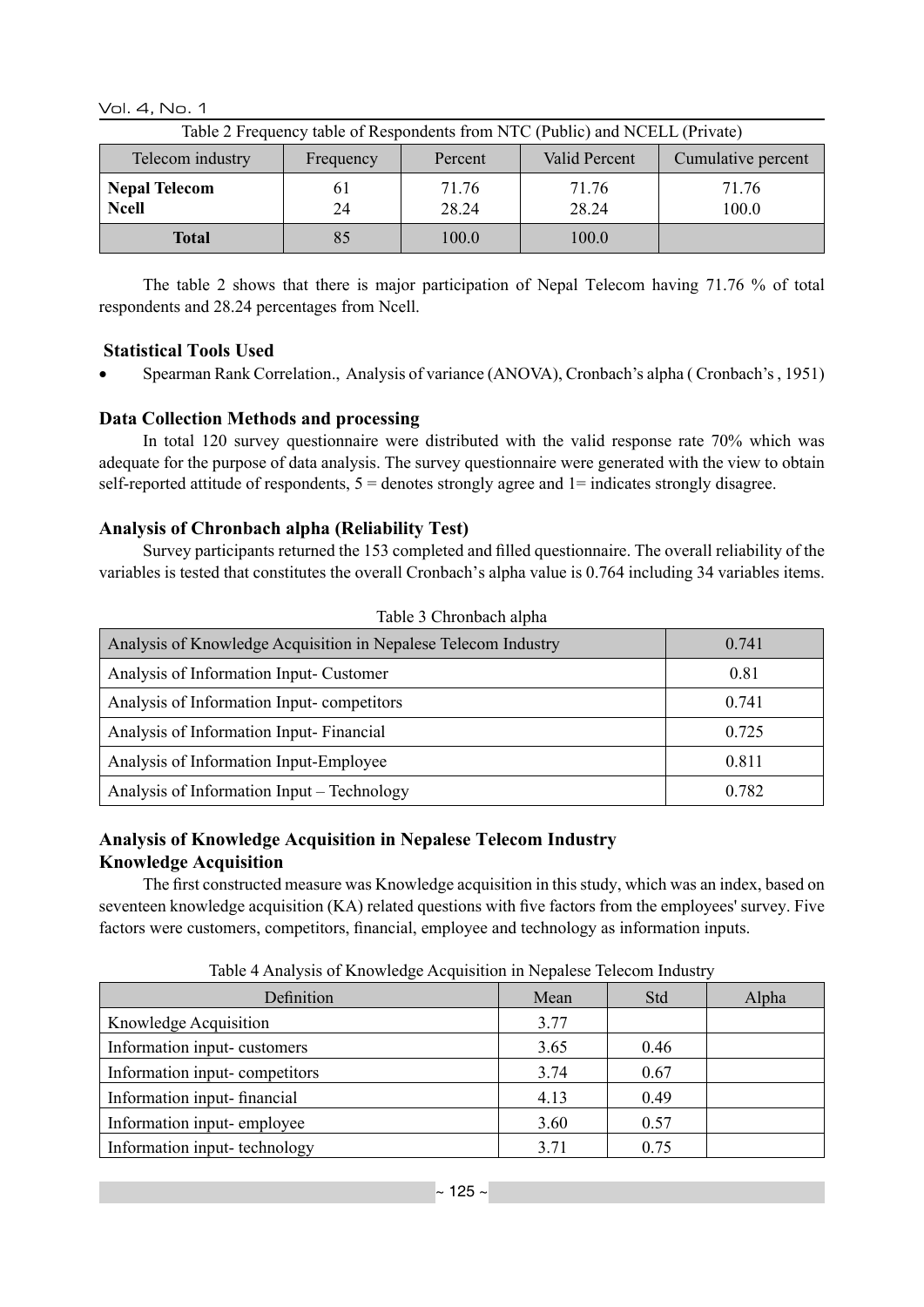The above table expresses the KM practice on knowledge acquisition in Nepalese Telecom industry, which shows 3.77 composite mean values for the KA variable. Among the factors that designed for knowledge acquisition, information input-financial scores highest mean 4.13, with standard deviation 0.49 which is more than average. Similarly information input- employee has less mean score with 3.60. It suggests that information input through employee is poor in comparison to others in Nepalese telecom industry.

## **Knowledge Management Practices in Nepal telecom and Ncell**

The respondents from Nepal telecom accounted 61 and Ncell respondents are 24 as discussed below. Following table shows the mean differences in term of Analysis of Variance along with the descriptive statistics including mean and standard deviation of these two types of sample.

| Factors     | Organizations                   | N              | Mean                 | <b>Std. Deviation</b> | F     | Sig   |
|-------------|---------------------------------|----------------|----------------------|-----------------------|-------|-------|
| Acquisition | Nepal Telecom<br>Ncell<br>Total | 61<br>24<br>85 | 3.90<br>3.44<br>3.77 | 0.38<br>0.26<br>0.40  | 5.405 | 0.000 |

Table 5 Analysis of Variances of KM Practices in Nepal telecom and Ncell

Table 5 shows that Nepal telecom has higher mean value in acquisition (mean= 3.90), This means Nepal telecom appeared good in Knowledge Acquisition practices than the Ncell.

#### **Knowledge Acquisition (KA) Practices in Nepal telecom and Ncell.**

In total number of participants, respondents from Nepal telecom accounted 61 and respondents from Ncell. The five factors i.e. Information input-customer, competitors, financial, employees, and technology are used to measure the knowledge acquisition practices in Nepalese telecom industry.

| Factors     | raoic o rinaryono or variances or renownedge recumention (rer r) necessity in recepting and recent<br>Organizations | N  | Mean | Std. Deviation | $\mathbf{F}$ | $Sig(p \text{ value})$ |
|-------------|---------------------------------------------------------------------------------------------------------------------|----|------|----------------|--------------|------------------------|
| Information | Nepal telecom                                                                                                       | 61 | 3.74 | 0.45           |              |                        |
| Input-      | Ncell                                                                                                               | 24 | 3.44 | 0.43           |              |                        |
| customers   | Total                                                                                                               | 85 | 3.65 | 0.46           | 7.68         | 0.007                  |
|             | Nepal telecom                                                                                                       | 61 | 3.90 | 0.64           |              |                        |
| Competitors | Ncell                                                                                                               | 24 | 3.33 | 0.54           | 14.807       | 0.000                  |
|             | Total                                                                                                               | 85 | 3.74 | 0.67           |              |                        |
|             | Nepal telecom                                                                                                       | 61 | 4.27 | 0.45           |              |                        |
| Financial   | Ncell                                                                                                               | 24 | 3.77 | 0.39           |              |                        |
|             | Total                                                                                                               | 85 | 4.13 | 0.49           | 23.223       | 0.000                  |
|             | Nepal telecom                                                                                                       | 61 | 3.72 | 0.58           |              |                        |
| Employees   | Ncell                                                                                                               | 24 | 3.29 | 0.43           |              |                        |
|             | Total                                                                                                               | 85 | 3.60 | 0.57           | 10.621       | 0.002                  |
|             | Nepal telecom                                                                                                       | 61 | 3.91 | 0.70           |              |                        |
| Technology  | <b>Ncell</b>                                                                                                        | 24 | 3.20 | 0.65           | 18.206       | 0.000                  |
|             | Total                                                                                                               | 85 | 3.71 | 0.75           |              |                        |

Table 6 Analysis of Variances of Knowledge Acquisition (KA) factors in Nepal telecom and Ncell

The table shows the five factors of knowledge acquisition practices in Nepal telecom and Ncell of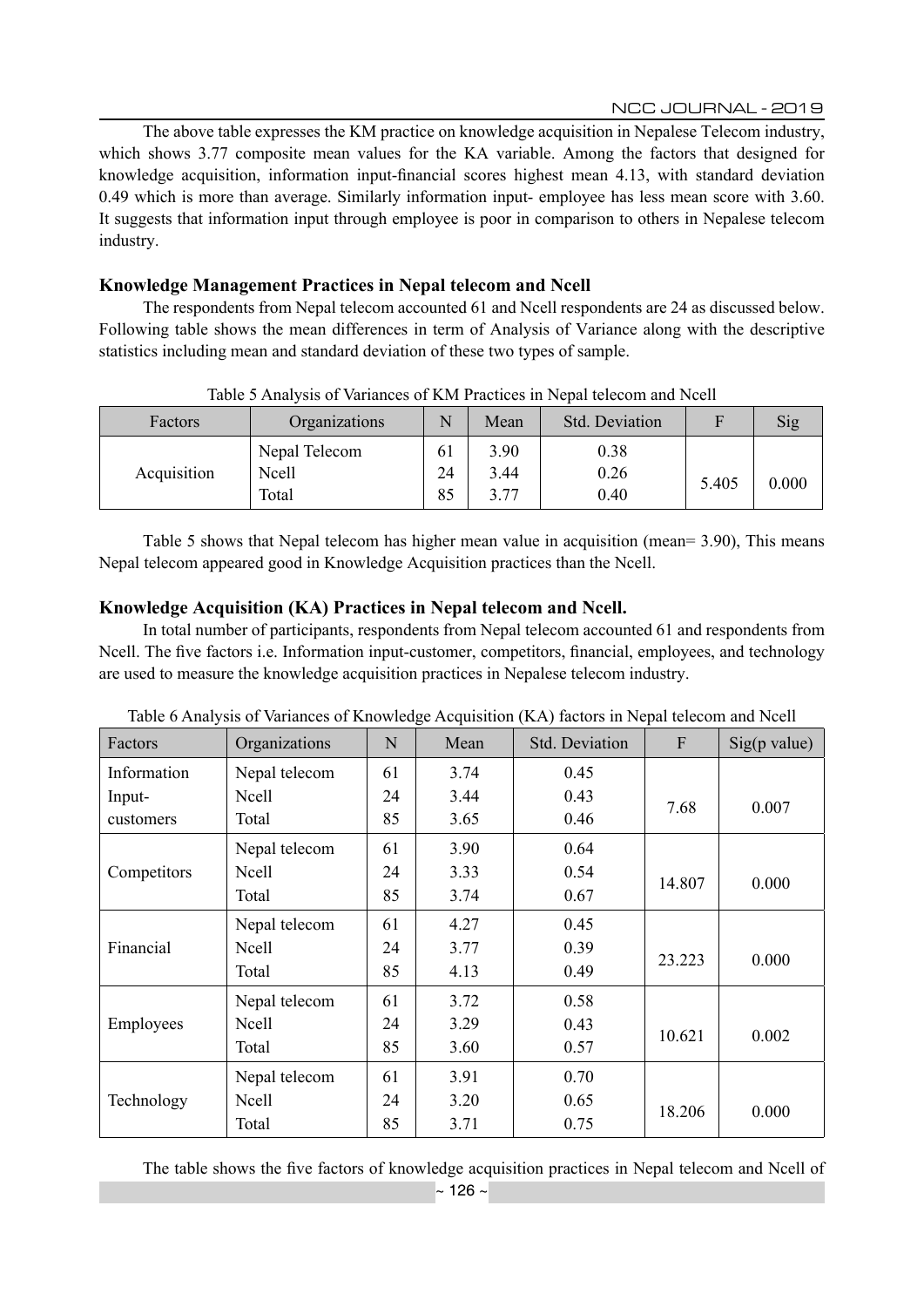#### Vol. 4, No. 1

Nepal. It shows the fact that Nepal telecom better practice in the factors of knowledge acquisition practice. It can be concluded that Nepalese telecom industry hold different level of practices of KA.

|                |                  |                 | <b>Correlation Matrix</b> |           |          |            |
|----------------|------------------|-----------------|---------------------------|-----------|----------|------------|
| <b>SN</b>      | <b>Variables</b> | <b>Customer</b> | Competitor                | financial | employee | technology |
|                | Customer         |                 |                           |           |          |            |
| 2              | Competitor       | 0.194           |                           |           |          |            |
| 3              | Financial        | $.399**$        | $.548**$                  |           |          |            |
| $\overline{4}$ | Employee         | $.355**$        | 547**                     | $.681**$  |          |            |
|                | Technology       | 0.147           | $.644**$                  | $.375**$  | $.506**$ |            |

#### **Correlation among the factors of Study Variables**

Table 7 Correlation among Knowledge Acquisition Factors

*\*\*Correlation is significant at the 0.01 level (2-tailed).*

The correlation amongst all the factors of knowledge acquisition are positively correlated each other's. Similarly the factors of the variables of KM practices are positively correlated each other. Only the customer information input factor seems not sufficiently correlated with the information input-technology and information input-competitors. The results state that there is positive relationship between the factors of knowledge management practices of Nepalese telecom industry.

## **Major Findings of the Study**

The results of analysis of this study can be stated as follows;

- KM practice on the knowledge acquisition in Nepalese telecom sector organizations shows generally average level of status. Among the factors information input- employee has less mean score and information input-financial has high mean score than the others factors.
- The overall practices of responsive to competitors in Nepalese telecom industry were found in average level. Nepalese telecom industry are quick to decide how to competitors' initiatives.
- Employees of Nepal telecom has rated higher mean value in the KM practices i.e. knowledge acquisition. This means Nepal telecom appeared good in KM practices than Ncell.

## **Conclusions**

KM practice on the knowledge acquisition in Nepalese telecom sector organizations shows generally average level of status. Among the factors that designed for knowledge acquisition, information inputemployee has less mean score and information input-financial has high mean score than the others factors. In case of Information input- competitors, Nepalese telecom industry analyze the financial contribution of their products or services. They know who their most profitable customers are. Information inputtechnology as knowledge acquisition factor that there is still need of improving in keeping up to data with technological developments that could affect their business. Employees of Nepal telecom has rated higher mean value in the KM practices i.e. knowledge acquisition, which means Nepal telecom appeared good in KM practices than Ncell. The results also shows significant differences between Nepal telecom and Ncell in term of the knowledge acquisition. When we observe in Competitors, Financial, Employees, Technology factors, the data structure shows same statistical results having higher score in Nepal telecom. It means Nepal telecom has better KA practices. Correlation matrix was computed to assess the extent or degree of relationship in between the factors or the research variables.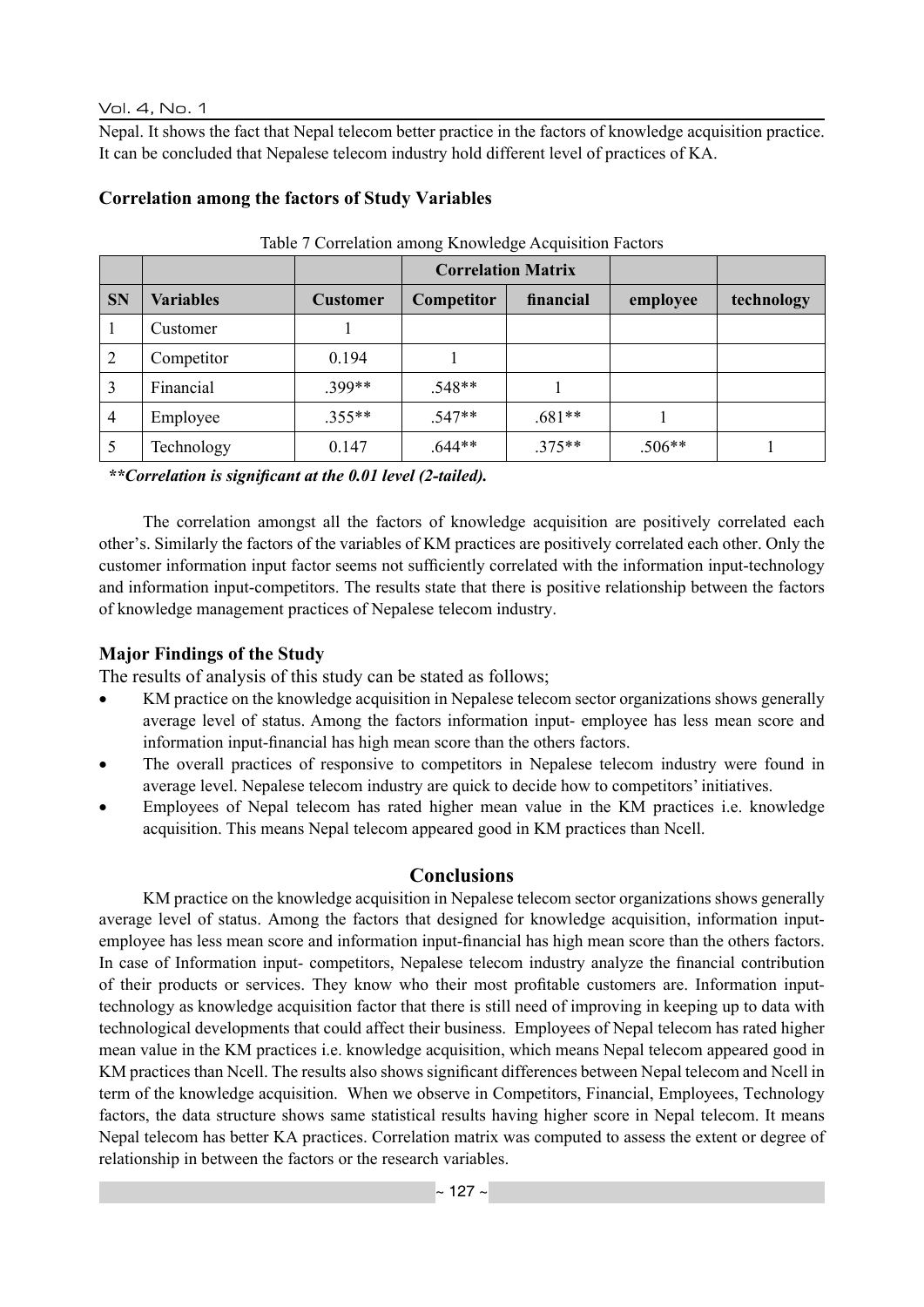#### **References**

- Al-Athari, A., & Zairi, M. (2001). Building Benchmarking Competence through Knowledge Management Capability: An empirical study of the Kuwaiti context, ' Benchmarking: *An International Journal*, 8(1), 70-80.
- Alavi & Leider Sveiby (2001). The Adoption of Knowledge Management Systems in Small Firms. *Electronic Journal of Knowledge Management* Volume 8 Issue 1, 109
- Antonelli, C. (1999). The evolution of the industrial organization of the production of knowledge. *Cambridge Journal of Economics*, Vol. 23, 243-60.
- Capon, N., Farley, J.U., Lehmann, D.R. & Hulbert, J.M. (1992). Profiles of product innovators among large US manufacturers. *Management Science*, Vol. 38 No. 2, 157-68.
- Carneiro, A. (2000). How does knowledge management influence innovation and competitiveness? *Journal of Knowledge Management*, Vol. 4 No. 2, 87-98.
- Chase, R.L. (1997). The knowledge-based organization: An international survey. *Journal of Knowledge Management, 1*(1), 38 – 49.
- Connell, N.A.D., Klein, J. H. & Powell, P.L., (2003). It's Tacit Knowledge but not as We Know it: Redirecting the Search for Knowledge. Journal of the Operation Research Society, 54, 140-152.
- Connor, K.R. and Prahalad, C.K. (1996). A resource-based theory of the firm: knowledge versus opportunism. *Organization Science,* Vol. 7 No. 5, 477-501.
- Darroch, J. (2003). Developing a measure of knowledge management behaviours and practices. *Journal of Knowledge Management*, Vol. 7 No. 5, 41-54.
- Dove, R. (1999). Knowledge management, response ability, and the agile enterprise. *Journal of Knowledge Management*, Vol. 3 No. 1, 18-35.
- Grant, R. M (2001). Prospering in dynamically-competitive environments: Organizational capability as knowledge integration. Organization Science (7:4), 1996a, 375-387
- Hall, R. (1993). A framework linking intangible resources and capabilities to sustainable competitive advantage. *Strategic Management Journal*, Vol. 14, 607-18.
- Kinney, T. (1998). Knowledge management, intellectual capital and adult learning, Adult Learning. 10 (2), 2-5
- Kohli, A.K., Jaworski, B.J. & Kumar, A. (1993). MARKOR: a measure of market orientation. *Journal of Marketing Research, Vol. 30*, November, 467-77
- Liebowitz, J. and Beckman, (1998). Knowledge Organizations: What Every Manager Should Know, St Lucie Press, New York, NY.
- Nonaka & Takeuchi, (1995). Nonaka, I., Takeuchi, H. (1995). The Knowledge-creating Company: How Japanese Companies Create the Dynamics of Innovation, Oxford University Press, New York, NY and Oxford.
- Nonaka, I. (1994). A dynamic theory of organizational knowledge creation. Organization Science, Vol. 5, 14-37
- Nonaka, I., Toyama, R., Byosiere, (2001). Emergence of 'Ba'. A conceptual framework for the continuous and self-transcending process of knowledge process".
- Polanyi, M. (1967). The Tacit Dimension, Doubleday Anchor. New York, NY. 127-52.
- Rafeeq, M., Nizamuddin, F., Asma, S, Ahmed, Z. Ali, & Md. Afsar (2014). Knowledge management: competent employees are the only change agents of imperative organizational excellence. *International Journal of Application or Innovation in Engineering & Management,* 3(11), 392-399.